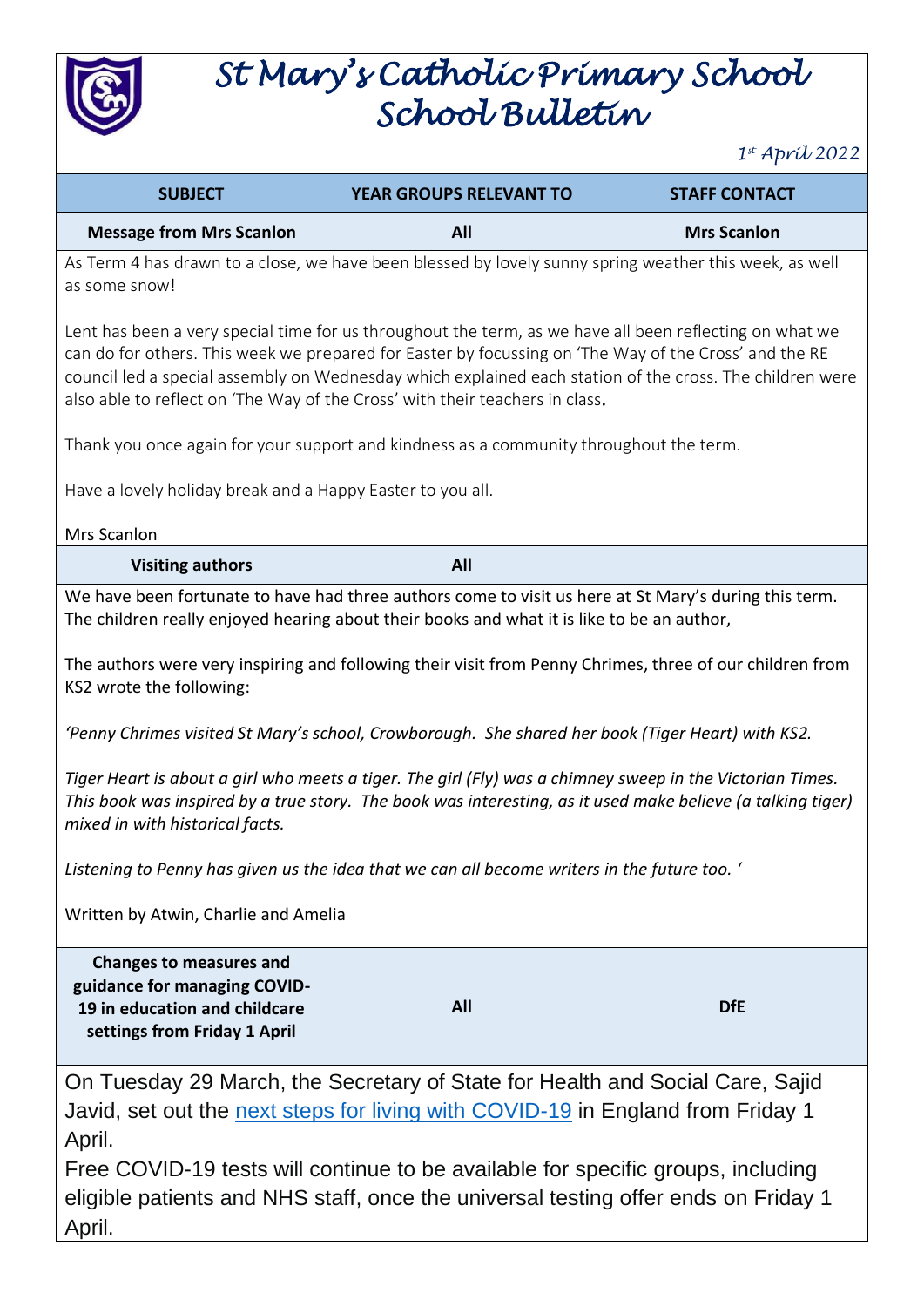Updated guidance will advise:

- adults with the symptoms of a respiratory infection, and who have a high temperature or feel unwell, should try to stay at home and avoid contact with other people until they feel well enough to resume normal activities and they no longer have a high temperature
- **children and young people who are unwell and have a high temperature should stay at home and avoid contact with other people. They can go back to school, college or childcare when they no longer have a high temperature, and they are well enough to attend**
- adults with a positive COVID-19 test result should try to stay at home and avoid contact with other people for 5 days, which is when they are most infectious. For children and young people aged 18 and under, the advice will be 3 days

| <b>Consultation - Holiday Dates</b> | All | <b>ESCC</b> |
|-------------------------------------|-----|-------------|
| 2023/2024                           |     |             |

The Local Authority is responsible for setting school term and holiday dates for local authority maintained schools. Foundation, trust and voluntary aided schools and academies are responsible for setting their own term dates.

East Sussex County Council is consulting on a draft proposal for school term and holiday dates for the academic year 2023/2024. We would like to hear the views of schools, parents/carers, and other key stakeholders on the proposed dates before they are finalised and published. The consultation opened on 18 March 2022 and will run until 28 April 2022. All comments must be received by this date.

The consultation can be viewed on the Council's [Consultation Hub](https://consultation.eastsussex.gov.uk/consultation_finder/?sort_on=iconsultable_enddate&sort_order=ascending&advanced=1&st=open#cs-finder-results-container) or at the link [https://consultation.eastsussex.gov.uk/childrens-services/copy-of-es-school-term-and-holiday-dates-](https://consultation.eastsussex.gov.uk/childrens-services/copy-of-es-school-term-and-holiday-dates-2023-2024)[2023-2024](https://consultation.eastsussex.gov.uk/childrens-services/copy-of-es-school-term-and-holiday-dates-2023-2024)

| Y5 & Y6 Residential Trip                                                                                                                                                                                                                                                                                               | Year 5 & Year 6 | <b>Office</b> |  |
|------------------------------------------------------------------------------------------------------------------------------------------------------------------------------------------------------------------------------------------------------------------------------------------------------------------------|-----------------|---------------|--|
| Please be reminded that the FINAL Payment for the Residential trip to Windmill Hill is due today - Friday<br>1 <sup>st</sup> April. Please log in to your ParentMail Payments and make the final payment.                                                                                                              |                 |               |  |
| We also need to have all of the First Aid forms returned to the school office, so please return these as<br>soon as we return after the Easter Holidays.                                                                                                                                                               |                 |               |  |
| Many thanks                                                                                                                                                                                                                                                                                                            |                 |               |  |
| <b>Swimming Lessons</b>                                                                                                                                                                                                                                                                                                | All             | <b>Office</b> |  |
| Swimming lessons will start weekly after the Easter holiday in the first week commencing on 20 <sup>th</sup> and<br>21 <sup>st</sup> April. Please see below timetable for when swimming will be for your child/ren's year group.                                                                                      |                 |               |  |
| Children must bring in a towel, a one-piece swim suit or swimming trunks (not baggy shorts) and a<br>swimming hat in a named waterproof / plastic bag. Your child may also bring goggles if required but<br>these are optional. Please ensure that all your children's items are named. Please note that if your child |                 |               |  |

does not have the required kit, they will not be allowed to swim so please ensure that your child remembers to bring in their kit on the correct day.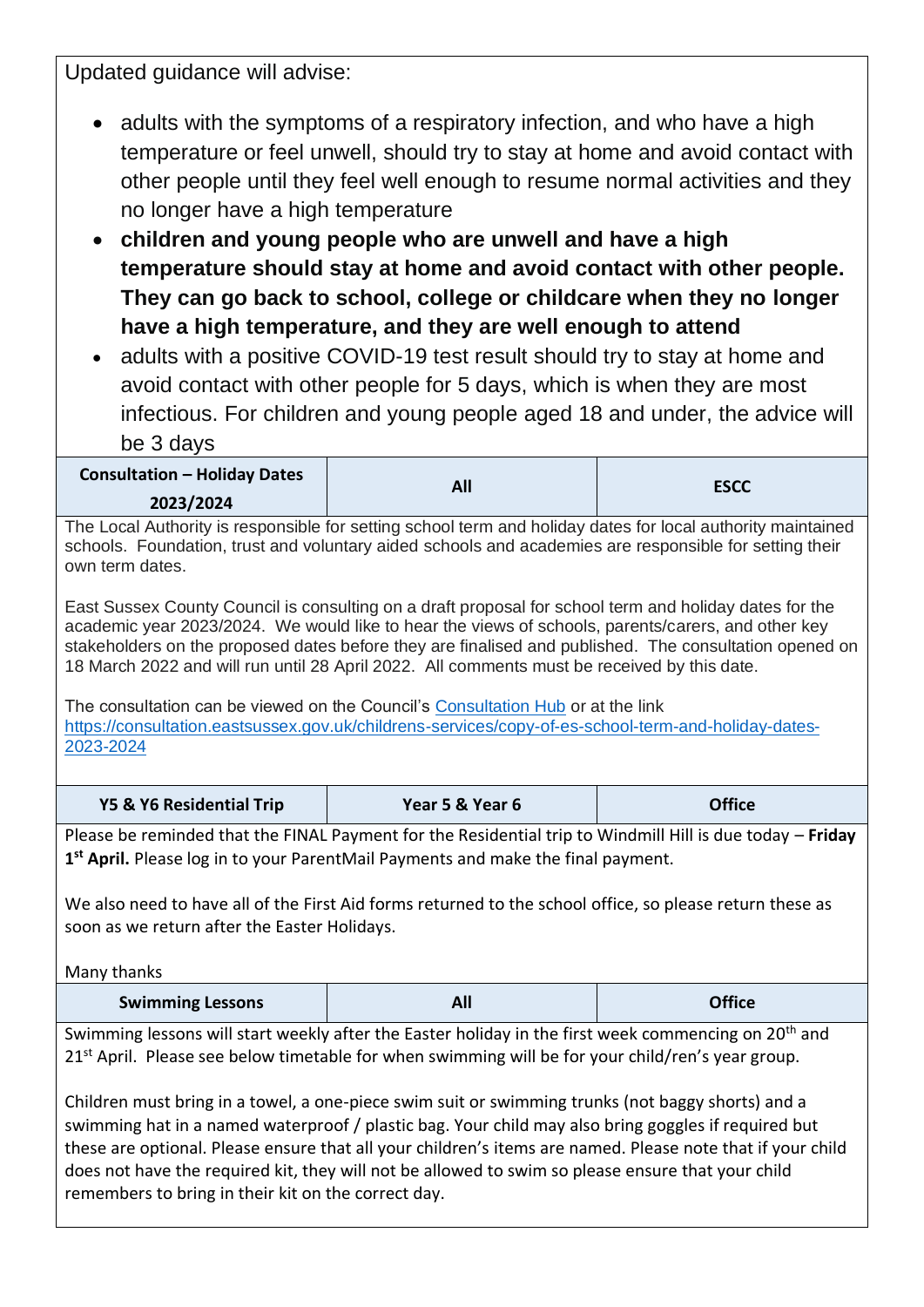If you are available to help in the changing room and/or supervising the groups walking to and from the pool for Reception, Year 1 or 2's swimming sessions, please let the office know. You will need to have completed a DBS check with the school before you can help. please contact the office if you need to complete a DBS check. We only need maximum of 2 parent helpers during these sessions. We do not require volunteer helpers for years 3,4,5 & 6 at present.

The costs for the swimming lessons for Term 5 are £13.00 per child. Payment is to be made via Parentmail. The cost for Term 6 is also £13.00 and the payment items for both terms are now available to pay on Parentmail. Although the payment for swimming lessons are voluntary contributions, in order to continue to offer swimming lessons at St Mary's, it is very important that we receive funds towards the additional costs of the pool maintenance and the teaching staff. Many thanks.

#### **Swimming timetable terms 5 and 6**

|               | Wednesday | <b>Thursday</b> |
|---------------|-----------|-----------------|
| 9.15-10.30    | Reception | Year 1          |
| 10.45-12.00   | Year 5    | Year 6          |
| 1.05-2.05     | Year 2    | Year 3          |
| $2.10 - 3.10$ | $\,$      | Year 4          |

| <b>School Meals Price Increase</b> |  | <b>ESCC &amp; Chartwells</b> |
|------------------------------------|--|------------------------------|
|------------------------------------|--|------------------------------|

### Update from the Schools Catering Team at East Sussex County Council

With inflation rising at the rate we have seen, and predictions of future rises of between 8-10% Chartwells are facing continued loss in the future deeming the current contract unviable. Chartwells have been working with East Sussex County Council on an open book basis and have negotiated a meal price increase which will take affect from **18th April 2022**. The new meal price will be as follows:

• **£2.20 Primary**

We have certainly not taken this decision lightly. We are proud to be able to continue to offer one of the lowest meal prices in the South East.

| <b>New School Meals Menu</b> | лш | <b>Offie</b> |
|------------------------------|----|--------------|
|------------------------------|----|--------------|

Please find attached the Chartwells new school menu starting after the Easter break.

Please note that baguettes are now back on the menu for the summer terms with a choice of fillings, ham or cheese or tuna. The tomato and basil pasta option is no longer available.

Please note that children in reception class are encouraged to order from the hot meal choices so that they can try different food options. However, if they specifically request a baguette, they will be allowed to choose this option.

| <b>Maths Problem Solving</b> | All | <b>Miss Cook</b> |
|------------------------------|-----|------------------|
|------------------------------|-----|------------------|

#### **It wouldn't be a holiday without an egg-cellent egg-citing maths challenge from Miss Cook!!!**

There are three baskets, a brown one, a red one and a pink one, holding a total of ten eggs. The brown basket has one more egg in it than the red basket. The red basket has three fewer eggs than the pink basket. How many eggs are in each basket?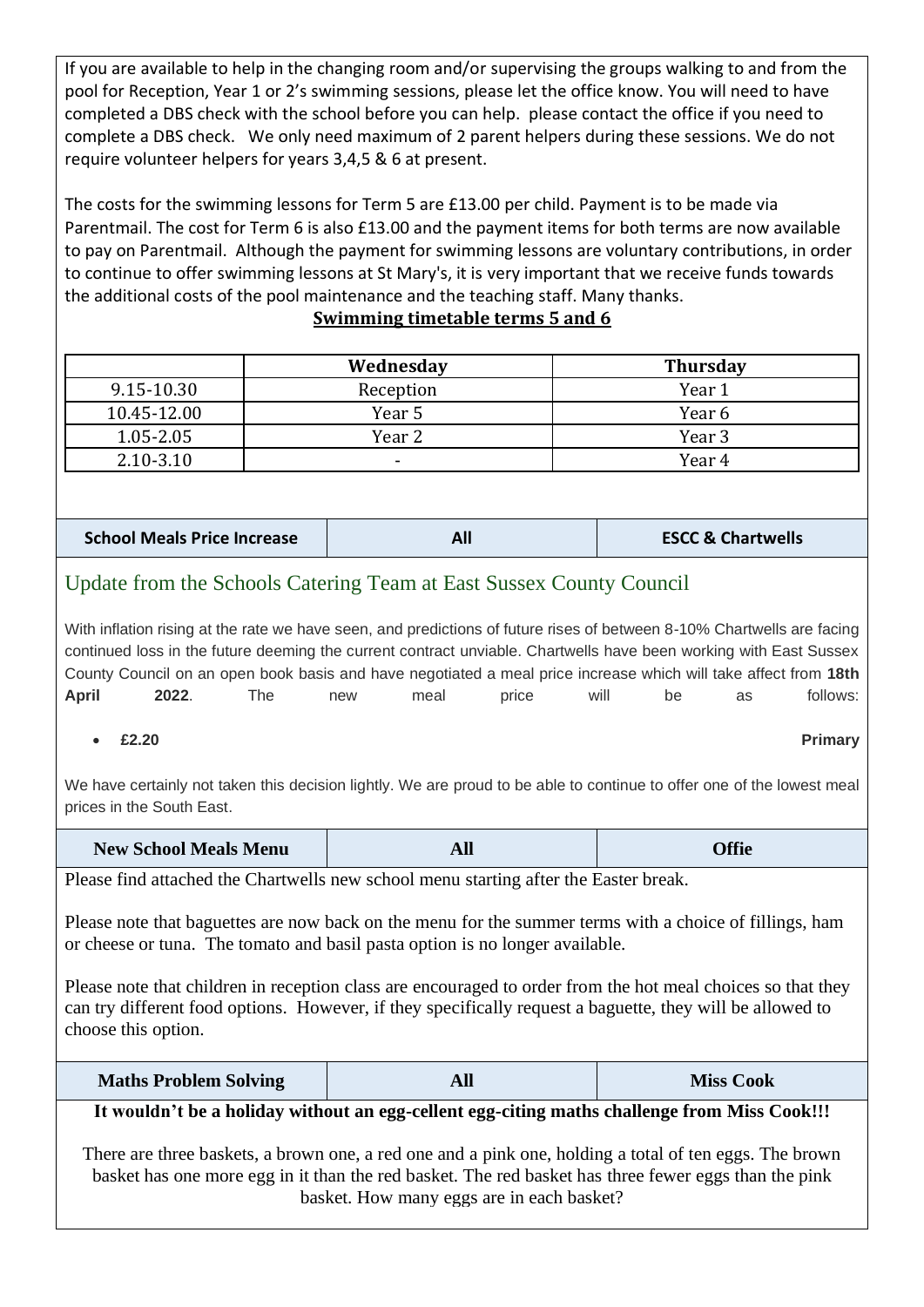| How will you solve this problem? Will you use real eggs to help you? Can you find some baskets to help                                                                                                                                                     |                                                                                                                                                                                      |                |  |  |
|------------------------------------------------------------------------------------------------------------------------------------------------------------------------------------------------------------------------------------------------------------|--------------------------------------------------------------------------------------------------------------------------------------------------------------------------------------|----------------|--|--|
| you sort them? Can you draw a picture or a diagram to show how you worked it out? How many solutions<br>can you find?                                                                                                                                      |                                                                                                                                                                                      |                |  |  |
| Years $3 - 6$<br><b>New Little Makers Art Club</b><br><b>Office</b>                                                                                                                                                                                        |                                                                                                                                                                                      |                |  |  |
|                                                                                                                                                                                                                                                            | Please see attached flyer regarding a new club that is being offered next term, Little Makers Art Club. It                                                                           |                |  |  |
|                                                                                                                                                                                                                                                            | will be held on Tuesdays starting week beginning $26th$ April from 3.15pm to 4.15pm in the Gold Room.                                                                                |                |  |  |
| Numbers are limited to and although it is initially being offered for children in years 3 to 6, if there are<br>persons particularly in interested from KS1 please contact Sarah Pollard at<br>the little birds makery @ outlook.com for more information. |                                                                                                                                                                                      |                |  |  |
|                                                                                                                                                                                                                                                            | All booking can be made with Sarah Pollard by email and she will be taking these bookings during the<br>Easter break, so please do not delay if you want to book your child a place. |                |  |  |
| thelittlebirdsmakery@outlook.com                                                                                                                                                                                                                           |                                                                                                                                                                                      |                |  |  |
| <b>Dance Club</b>                                                                                                                                                                                                                                          | <b>All</b>                                                                                                                                                                           | <b>Office</b>  |  |  |
|                                                                                                                                                                                                                                                            | Please see attached letter from Studio N Dance regarding terms $5 & 6$ dance club booking information.                                                                               |                |  |  |
|                                                                                                                                                                                                                                                            |                                                                                                                                                                                      |                |  |  |
| <b>FSM Thank you</b>                                                                                                                                                                                                                                       | All                                                                                                                                                                                  | <b>FSM</b>     |  |  |
| hope you enjoyed it as much as we did.                                                                                                                                                                                                                     | Thank you to all who took part in the Mother's Day sale and Easter Egg Trail on Friday last week, we                                                                                 |                |  |  |
| We raised $£270$                                                                                                                                                                                                                                           |                                                                                                                                                                                      |                |  |  |
|                                                                                                                                                                                                                                                            |                                                                                                                                                                                      |                |  |  |
| The winner of the 'Guess how many sweets in the jar' was:                                                                                                                                                                                                  |                                                                                                                                                                                      |                |  |  |
| <b>Louise Peers</b> – Congratulations!                                                                                                                                                                                                                     |                                                                                                                                                                                      |                |  |  |
|                                                                                                                                                                                                                                                            | Next event is the Year 2 Cake sale on Wednesday 27 <sup>th</sup> April 2022                                                                                                          |                |  |  |
| All<br><b>Plastic Storage Boxes</b><br><b>FSM</b>                                                                                                                                                                                                          |                                                                                                                                                                                      |                |  |  |
| The FSM have asked for donations of any Medium/Large plastic storage boxes as they plan to tidy and                                                                                                                                                        |                                                                                                                                                                                      |                |  |  |
| organise their storage container. If you do have some to donate, please bring them to school. Many thanks.                                                                                                                                                 |                                                                                                                                                                                      |                |  |  |
| Lost property                                                                                                                                                                                                                                              | All                                                                                                                                                                                  | <b>Office</b>  |  |  |
|                                                                                                                                                                                                                                                            |                                                                                                                                                                                      |                |  |  |
| We have found with the nicer weather last week that there has been a huge amount of lost property each<br>day left in the playground – coats, jumpers, cardigans, water bottles and lunch boxes.                                                           |                                                                                                                                                                                      |                |  |  |
| Whilst we try to return any lost property that has a name in, we are finding that our lost property hamper<br>is over-flowing with un-named items.                                                                                                         |                                                                                                                                                                                      |                |  |  |
| Please can we remind parents to label EVERYTHING with your child's name to make this process easier,<br>but also if you could please ask children to look after their belongings throughout the school day, this may<br>ease the load too.                 |                                                                                                                                                                                      |                |  |  |
| The lost property hamper will be cleared at the end of each term moving forward.                                                                                                                                                                           |                                                                                                                                                                                      |                |  |  |
| Many thanks                                                                                                                                                                                                                                                |                                                                                                                                                                                      |                |  |  |
| <b>Brigade Uniform Ordering</b>                                                                                                                                                                                                                            | All                                                                                                                                                                                  | <b>Brigade</b> |  |  |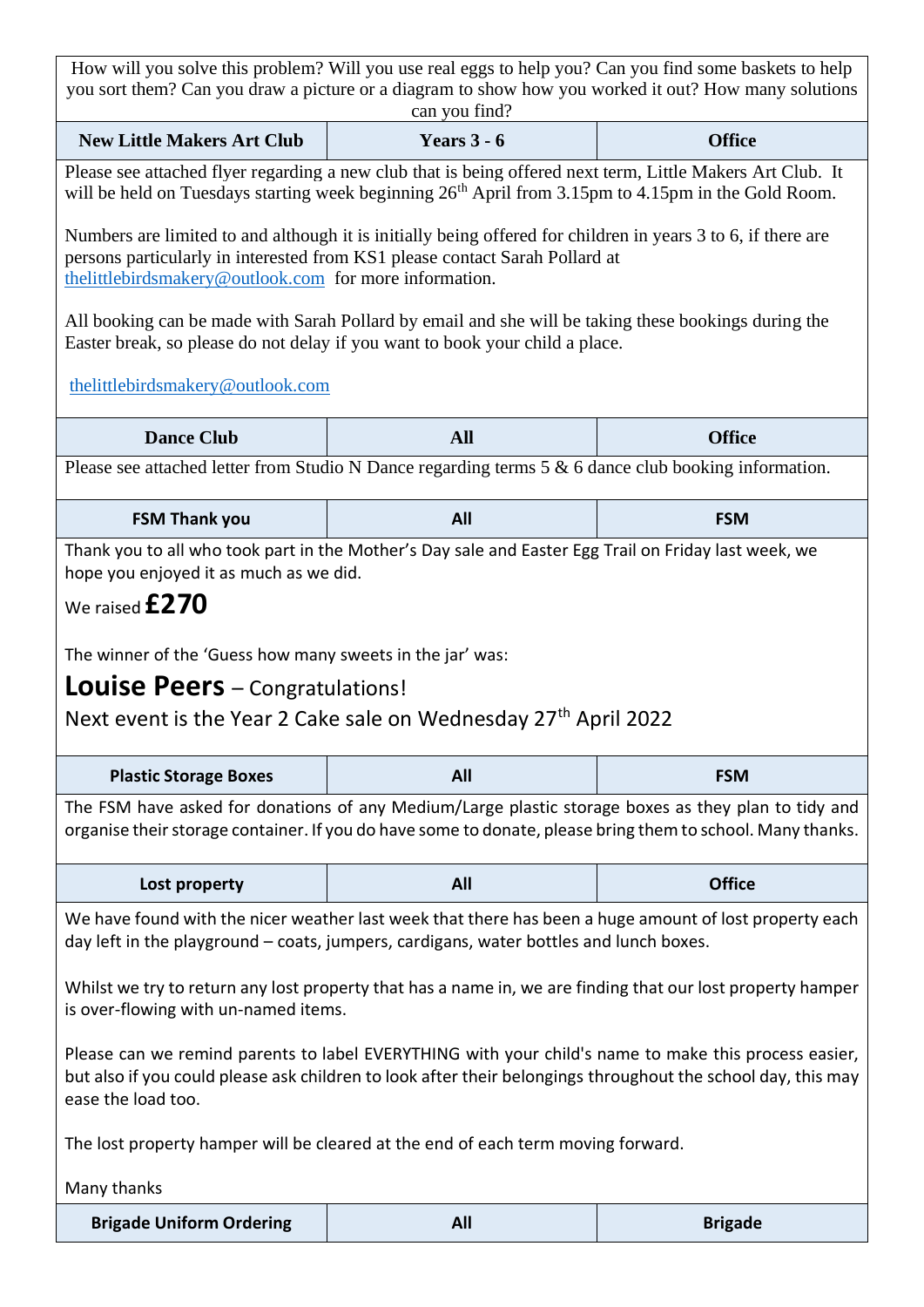Please remember Brigade's summer school uniform ordering deadlines for 2022.

Parents delivery to home: Last order 22nd July for delivery before the start of new term.

We do have a good selection of second-hand uniform if you wish to try that first – please message Sabrina Allcorn through the Second-Hand Uniform Facebook page - @stmarys2ndhanduniform. Please note that Sabrina can only respond to messages and check uniform stock when school is open during in term time.

| <b>Mathletics</b> | Year $1 - 6$ | <b>Miss Cook</b> |
|-------------------|--------------|------------------|
|-------------------|--------------|------------------|

Mathletics is proving to be a popular subscription with the opportunities to practise a wide range of maths skills. Last week I handed out 27 certificates, and this week a whopping 39. Well done if you were the recipient! Keep practising your maths over the holidays and maybe you will get a certificate in our celebration assembly – if you need a log in please get in touch with me.

#### [scook@stmarysrc.e-sussex.sch.uk](mailto:scook@stmarysrc.e-sussex.sch.uk)

| <b>Diary Dates</b> | AII. | <b>Office</b> |
|--------------------|------|---------------|
|--------------------|------|---------------|

### Important

The following INSET DAYS have been decided for the next academic school year 2022/23. School will be closed to all pupils on these days.

> **1st September 2022 nd September 2022 rd January 2023 th July 2023 st July 2023**

### **2022/23 Term Dates**

| Term 1          | 5 September 2022 | 21 October 2022  |
|-----------------|------------------|------------------|
| Autumn break    | 24 October 2022  | 28 October 2022  |
| Term 2          | 31 October 2022  | 16 December 2022 |
| Christmas break | 19 December 2022 | 2 January 2023   |
| Term 3          | 4 January 2023   | 10 February 2023 |
| February break  | 13 February 2023 | 17 February 2023 |
| Term 4          | 20 February 2023 | 31 March 2023    |
| April break     | 3 April 2023     | 14 April 2023    |
| Term 5          | 17 April 2023    | 26 May 2023      |
| May break       | 29 May 2023      | 2 June 2023      |
| ∣ Term 6        | 5 June 2023      | 19 July 2023     |

Monday May  $1<sup>st</sup> 2023$  is a Public Bank Holiday - School is closed

### TERM 5

19.04.22 - First Day of Term for pupils 19.04.22 - National Offers Day for Reception 2022 places